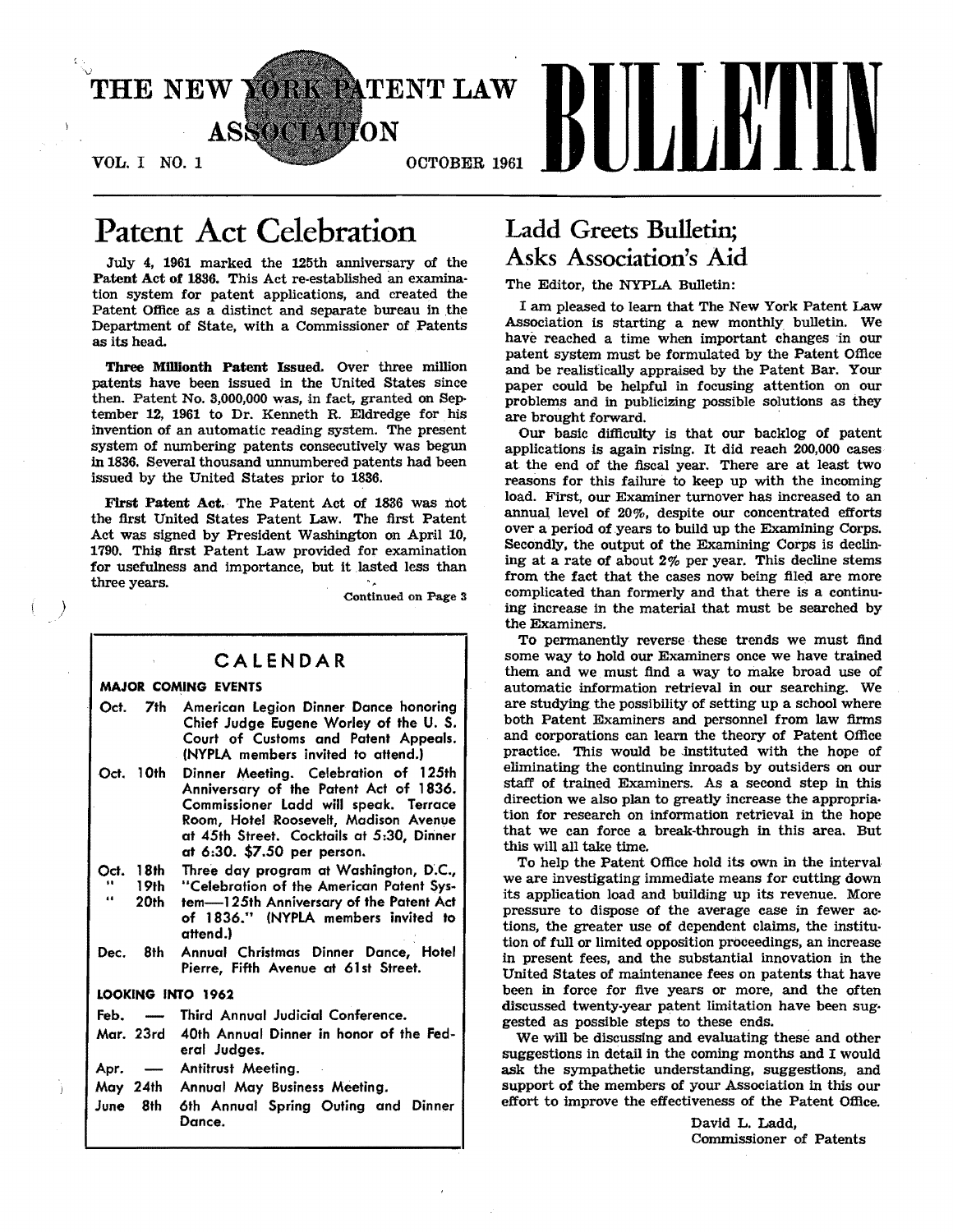### BULLETIN

#### of The New York Patent Law Association 90 Broad Street, New York 4, New York

Volume 1. October 1961 Number 1.

### Second Class Postage Paid at New York, N. Y.

The BULLETIN is published monthly (except in July, August, and September) for the members of The New York Patent Law Association. It endeavors to keep its readers informed on all phases of the Association's activities; to direct attention to important events in the patent, trademark, copyright, and related fields; to furnish information on outstanding activities of other patent organizations; and to constitute a forum for debating questions of particular concern to the profession. Correspondence may be directed to the Editor, Room 1711, 135 East 42nd Street. New York 17, N. Y.

#### Omcers of the Association for 1881-62

President, Mark N. Donohue. lst Vice-President. Paul S. Bolger. 2nd Vice-President, Cyrus S. Hapgood. 3rd Vice-President, John N. Cooper. Treasurer, Albert C. Nolte. 'Secretary, Frank W. Ford, Jr.

#### Editorial Staff

Editor, Henry E. Sharpe. Executive Editor, Douglas M. Clarkson. Production Editor, Joseph Bercovitz. Associate Editors: Paul H. Blaustein, Nathan M. Briskin, R. H. Henderson, Norman St. Landau, Ernest E. Marmorek, J. Harold Nissen, Eric D. Offner, Cameron K. Wehringer. Art Advisor, Harry Jacobson. Copy Editor, October issue, Cameron K. Wehringer.

### YOUR BULLETIN IS LAUNCHED

For a number of years past the Boards of your Association have been keenly aware of the need for a new means of communication with the membership. A "Bulletin Committee" was finally named in 1960 with orders to arrange for the launching of a monthly pub· lication.

The primary objective of the BULLETIN will be to keep the members informed on all phases of the Association's activities, with emphasis on the work of the otflcers, the Board, and the various committees. It will direct the attention of the membership to important events in the patent, trademark, and copyright flelds. It will endeavor to keep the members informed on the outstanding activities of other patent associations. It will constitute a forum for debating questions of particular concern to the profession.

It is hoped ultimately to expand the scope and size of the BULLETIN so that it can publish entire speeches and articles of special interest, including original contributions from members of the Association. Such ex·. pansion can be anticipated in due course once the BULLETIN has proved its value to the memberShip.

The BULLETIN will not be of value, however, unless each otflcer, Board member, and committee chairman makes a conscious effort to share his activities with the membership through the pages of the BULLETIN.

By the same token, the paper will be neither of value nor of interest if it is not read. The size, format, and style of the BULLETIN are all designed for quick and easy reading so that even the busiest attorney can find the few minutes required to scan it. But to serve you most effectively the BULLETIN should be posted so that the calendar and comments on coming events will be in front of you for constant reference. It will serve you not at all if buried in the "For Future Attention" pile on your desk.

It is our intention to keep the format flexible and the Editor will welcome comments on what the members would like to see in future issues.  $\qquad$ -The Editor would like to see in future issues.

# Meetings Committee Reorganized; Publicity Receiving Attention

Committees on Meetings and Forums Merged. The Committee on Meetings is combining its activities with those of the Forum Committee this year. This merger, without intending to lead to a monopoly of interesting NYPLA activities, was carefully planned for greater operating etflciency. George W. Whitney is chairman of the committee and Albert C. Nolte, Jr., last year's Forum Committee Chairman, is the Vice Chairman in Charge of Forums.

Social. Mr. Whitney has pointed out that two groups were originally set up because they were to handle different types of functions. The Meetings Committee was to handle the general and social interest of the Association. Meetings were to be held at the leading hotels. The speakers were to be from outside the Association.

Technical. The Forum .Committee was to be more specialized in interest. It was to deal with the more technical aspects of patents, trademarks, and copyrights. Its meetings were designed to operate on a lower budget by using the facilities of the smaller hotels. For the most part, its speakers were to be from the Association's able membership. Basically, this difference in view is to continue, while gaining the advantages of unified direction.

Questionnaire Sent Out. Mr. Nolte has circulated a questionnaire to check the preferences of the members on Forum topics. He wants to know what subjects interest the members. He also needs to know which of the members would be willing to speak at a Forum, and on what topics. A wide response to the questionnaire is essential if the committee is to meet the wishes of the membership.

New Emphasis on Publicity. This year a new direc· tion in public relations will be charted when the committee joins with the Special Committee on Public Information and Education, headed by Ferdinand Kump, Jr., in a major effort to obtain wide publicity for the October 10th meeting, which is to celebrate the 125th anniversary of the Patent Office. The assistance of public relations experts from several industries has been pledged to this endeavor and is expected to be of Invaluable assistance to the committee.



W. Philip Churchill receiving his golfing prize at the Annual Outing from George W. Whitney, Chairman Committee on Meetings, as Alan W. Borst presides at microphone.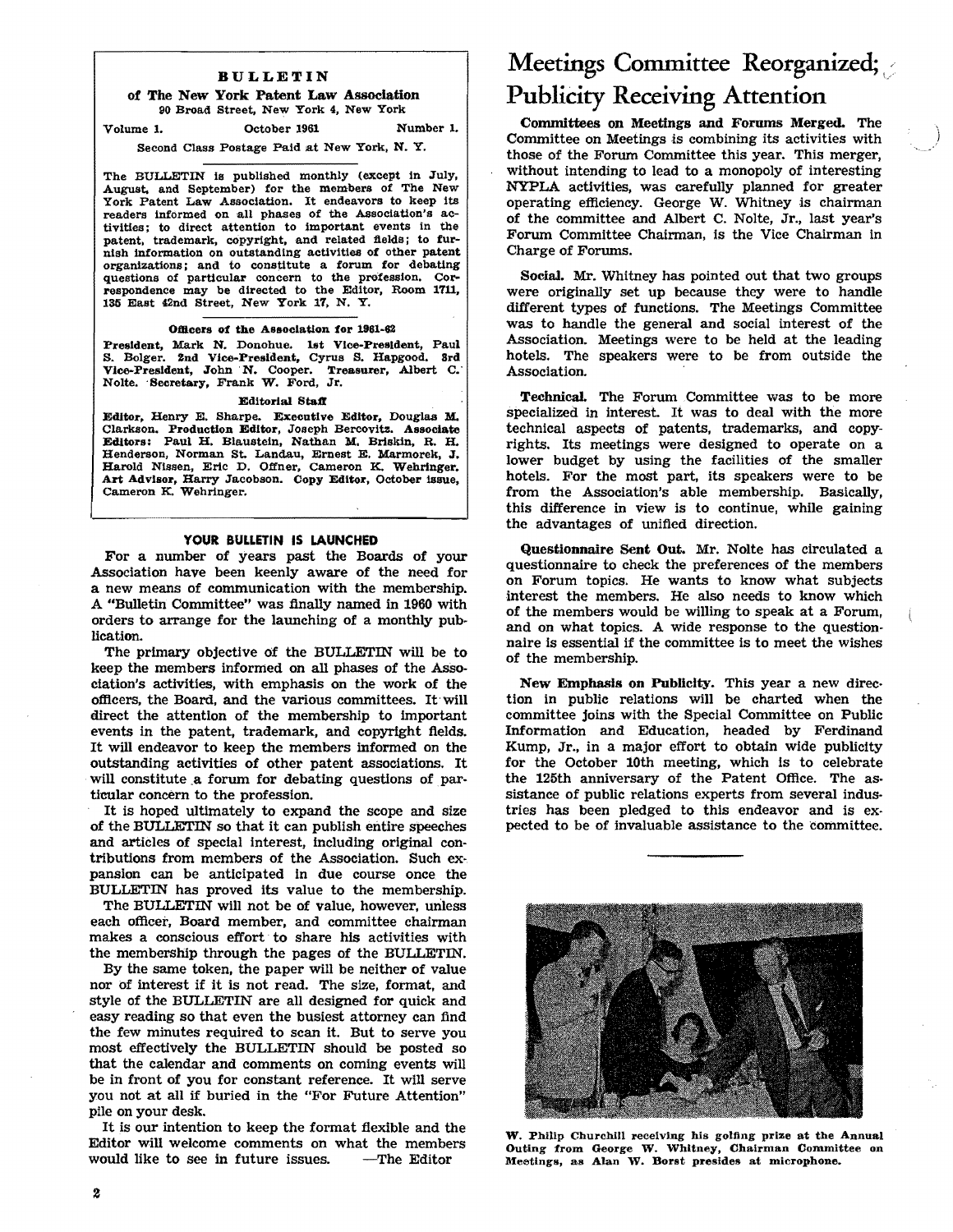# ,Government Patent Policy on Defense Contracts

Monson's Position on Pending Bllls. At the Association's May dinner the speaker, Claude M. Monson, Vice-President of The Garrett Corporation, urged members of the Patent Bar to seek defeat of Senate bills S. 1084 and S. 1176. These bills, introduced by senators McClellan and Long, would make any invention conceived or first reduced to practice under a government contract, government property.

Since both industry and government pour research money into the fields from which the defense hardware emerges as the final product, he insisted that the government should be satisfied with a non-exclusive, royalty-free, irrevocable license -and not reach for title to the inventions and patents.

NYPLA Statement to Senate Subcommittee. Hugh A. Chapin's Subcommittee on Government Relations to Pat· ents has made a study of these bills. It prepared for President Donohue's signature, and the approval of the Board of Governors, a statement which has now been submitted to the McClellan Subcommittee on Pat· ents, Trademarks and Copyrights of the Senate Judiciary Committee.

The conclusion of the statement reads as follows:

- "1. That inventions arising from government con· tracts are in large measure properly attributable to the contractor's prior knowledge developed through his own investments in time and money.
- "2. That the progress of the useful arts as well as our economy is best promoted by industry rather than government ownership of patents.
- "3. That the protection of our national interest and security, which is the objective sought by most if not all of the government·industry contracts com· ing within the purview of these bills, will be best served by adherence to the so-called 'license policy' as distinguished from the so-called 'title policy;
- "4. That the administration, in accordance with the directive of Article I, Section 8, of the Constitution, of the extensive and varied patent rights that would be vested in the government by the provisIons of S. 1084 and S. 1176 would impose difficulties and burdens upon the government out of all proportion to the contemplated benefits, if any."

## Patent Act Celebration

### Continued from Page 1

Patent Act of 179S. In 1793, a new Patent Act became law. It substituted a "registration" system for the pre· vious "examination" system, so that the issuing of patents became little more than a clerical function. This system remained in effect until the Act of 1836.

1798 Act Criticized. The 1886 Act came into existence because of dissatisfaction with the then existing law. In 1836 a Senate Committee studied the patent law. In its report the committee criticized the issuance of patents without examination. It charged that frauds had developed; that people were obtaining patents by merely copying existing patents with slight changes; that patents had become of little value; and that the objectives of the patent laws had been in large measure defeated.

**Speaker** Claude M. Monson and President Mark N. Donohue at the NYPLA dinner following the Annual Meeting



# Meet Our New President

Mark N. Donohue was elected President of the NYPLA for the 1961-62 term at the Annual Meeting on May 25th.

Mark Donohue was born in Wilmington, Delaware on November 18, 1905 and received his preparatory education at the University of Delaware, graduating in 1927. In 1930, he completed his formal law education at Harvard Law School and was admitted to the Delaware Bar the same year. The following year, he was admitted to the New York Bar. He is now a senior partner in the firm of Brumbaugh, Free, Graves and Donohue.

As a member of the NYPLA, Mark Donohue served in 1953 on a Special Committee to ASSist the Attorney General's National Committee to Study the Antitrust Laws, and the following year he served as chairman of the Legal Aid Committee. He was named to the Committee on Professional Ethics and Grievances in 1957.

Active also in The Association of the Bar of the City of New York, he served on that association's Commit· tee on Professional Ethics from 1958 to 1957, at which time he was appointed chairman. From 1955 to 1958. he was active on the Committee on Patents, and in 1957, he became a member of the Committee on Increased Membership. He is now a member of its Committee on Grievances.

Mr. Donohue Is also a member of the American Bar Association, The American Judicature Society, the American Patent Law Association, The New York Law Institute, the Harvard Club of New York City, and the Downtown Association.

Examination System Re-Established. The Act of July 4, 1836, which resulted from the report of the commit· tee, re-established the examination system to determine the novelty and usefulness of an invention. Broadly speaking, the patent laws of today are based on the principles set forth in the Act of 1836.

American Patent System Week. In recognition of the 125th anniversary of the Patent Act of 1836 the week of· October 15 has been designated as "American Patent System Week." The principal events of the celebration will take place on October 18, 19, and 20, 1961 in Wash· .ington, D. C. The program will include an industrial exhibit, a series of seminars, tours of the Patent Office, luncheons, and a formal reception and dinner. Members of the NYPLA are invited to take part in this program.

NYPLA Celebration. In New York, the anniversary will be celebrated by the NYPLA at a dinner on October 10, 1961 at which the incumbent Commissioner of Patents, the Hon. David L. Ladd, will be the principal speaker.